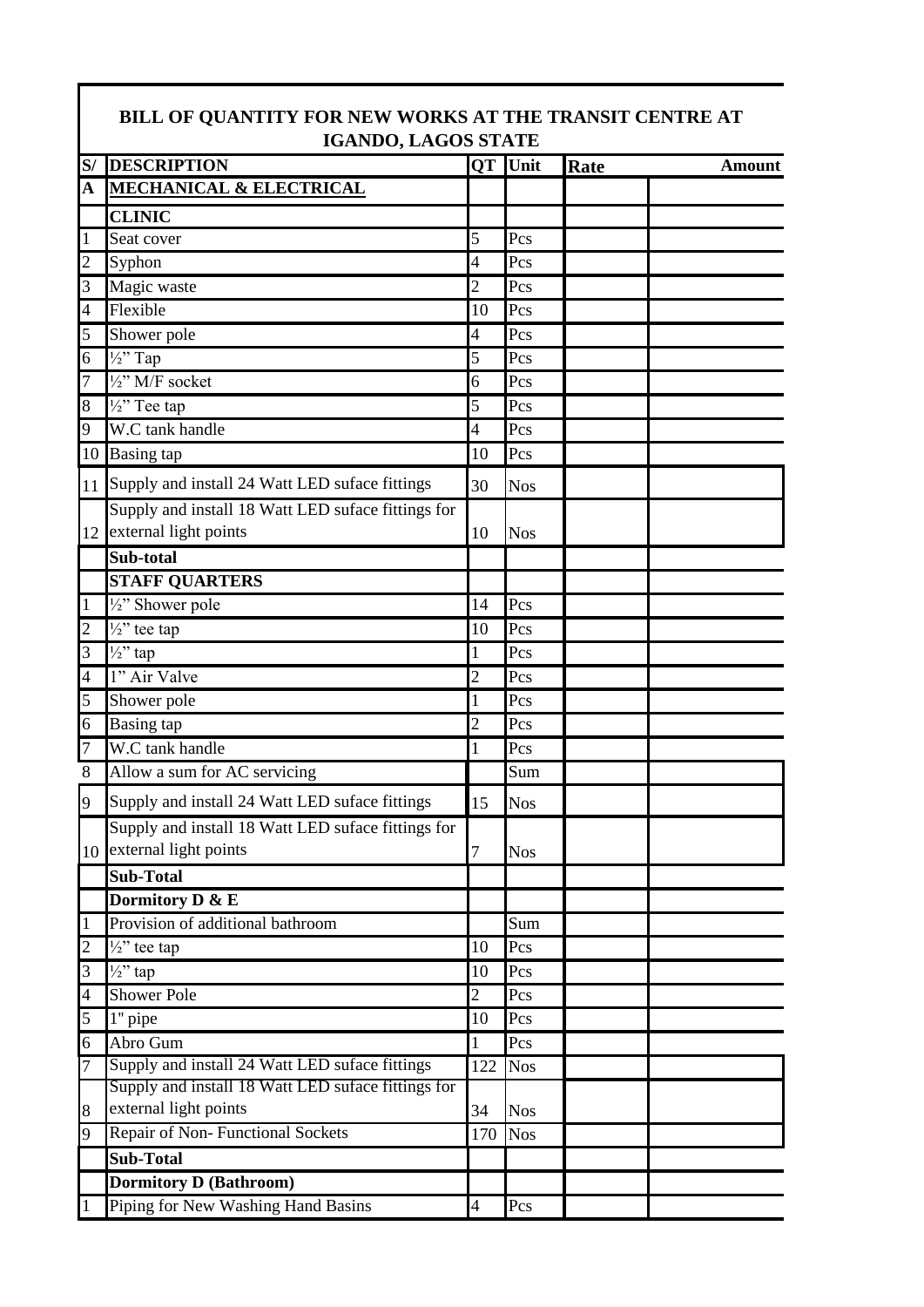| $\overline{c}$ | <b>Basing tap</b>                                  | 4              | Pcs                |  |
|----------------|----------------------------------------------------|----------------|--------------------|--|
| $\overline{3}$ | Magic waste                                        | 4              | Pcs                |  |
| $\overline{4}$ | Flexible                                           | 10             | Pcs                |  |
| 5              | Tee tap                                            | 10             | Pcs                |  |
| 6              | Angle Valve                                        | 10             | Pcs                |  |
| $\overline{7}$ | 300L Drum                                          | $\overline{4}$ | Pcs                |  |
| 8              | Mirror                                             | 1              | Pcs                |  |
| 9              | Supply and install 24 Watt LED suface fittings     | 24             | <b>Nos</b>         |  |
|                | Supply and install 18 Watt LED suface fittings for | 7              | <b>Nos</b>         |  |
|                | 10 external light points                           |                |                    |  |
|                | <b>Sub-Total</b>                                   |                |                    |  |
|                | <b>Dormitory E (Bathroom)</b>                      |                |                    |  |
| $\overline{1}$ | Piping for New Washing Hand Basins                 | 4              | <b>Nos</b>         |  |
| $\overline{c}$ | <b>Basing tap</b>                                  | 4              | Pcs                |  |
| 3              | Magic waste                                        | 4              | Pcs                |  |
| $\overline{4}$ | Flexible                                           | 10             | Pcs                |  |
| 5              | Tee tap                                            | 10             | Pcs                |  |
| 6              | Angle Valve                                        | 10             | Pcs                |  |
| $\overline{7}$ | 300L Drum                                          | 4              | Pcs                |  |
| 8              | Mirror                                             | 1              | Pcs                |  |
| 9              | Supply and install 24 Watt LED suface fittings     | 24             | <b>Nos</b>         |  |
|                | Supply and install 18 Watt LED suface fittings for | 7              | <b>Nos</b>         |  |
|                | 10 external light points                           |                |                    |  |
|                | Sub-total                                          |                |                    |  |
|                | <b>Mechanical Carried To Summary</b>               |                |                    |  |
| $\bf{B}$       | <b>WASH-HAND POINT</b>                             |                |                    |  |
| $\mathbf{1}$   | Provide wash hand point                            | 16             | Pcs                |  |
|                | Sub-total                                          |                |                    |  |
|                | <b>Wash-Hand point Carried To Summary</b>          |                |                    |  |
|                | C PAINTING                                         |                |                    |  |
|                | <b>CLINIC(Internal)</b>                            |                |                    |  |
|                |                                                    |                |                    |  |
| $\mathbf{1}$   | Off-White Satin paint                              | 4              | Drums              |  |
| $\overline{c}$ | Undercoat primer                                   | 3              | Gallon             |  |
| $\overline{3}$ | Thinner                                            | 1              | gallon             |  |
| $\overline{4}$ | <b>Screeding Potty</b>                             | 1.0            | Sum                |  |
| 5              | <b>Brilliant White Emulsion (Ceiling)</b>          | 3              | Drums              |  |
| 6              | <b>Brown</b>                                       | 1              | Drum               |  |
| $\overline{7}$ | Masking tape                                       | 4              | Nos.               |  |
| 8              | <b>Sand Paper</b>                                  | 5              | Yards              |  |
| 9              | Transport                                          | 1.0            | Sum                |  |
|                | 10 Labour                                          | 1.0            | Sum                |  |
|                | Sub-total                                          |                |                    |  |
|                | <b>STAFF QUARTERS (Internal)</b>                   |                |                    |  |
| $\mathbf{1}$   | Cream Emulsion paint                               | 6              | Drums              |  |
| $\overline{c}$ | <b>Screeding Putty</b>                             | 1.0            | Sum                |  |
| 3              | Sand paper<br>Masking tape                         | 5              | Yard<br><b>Nos</b> |  |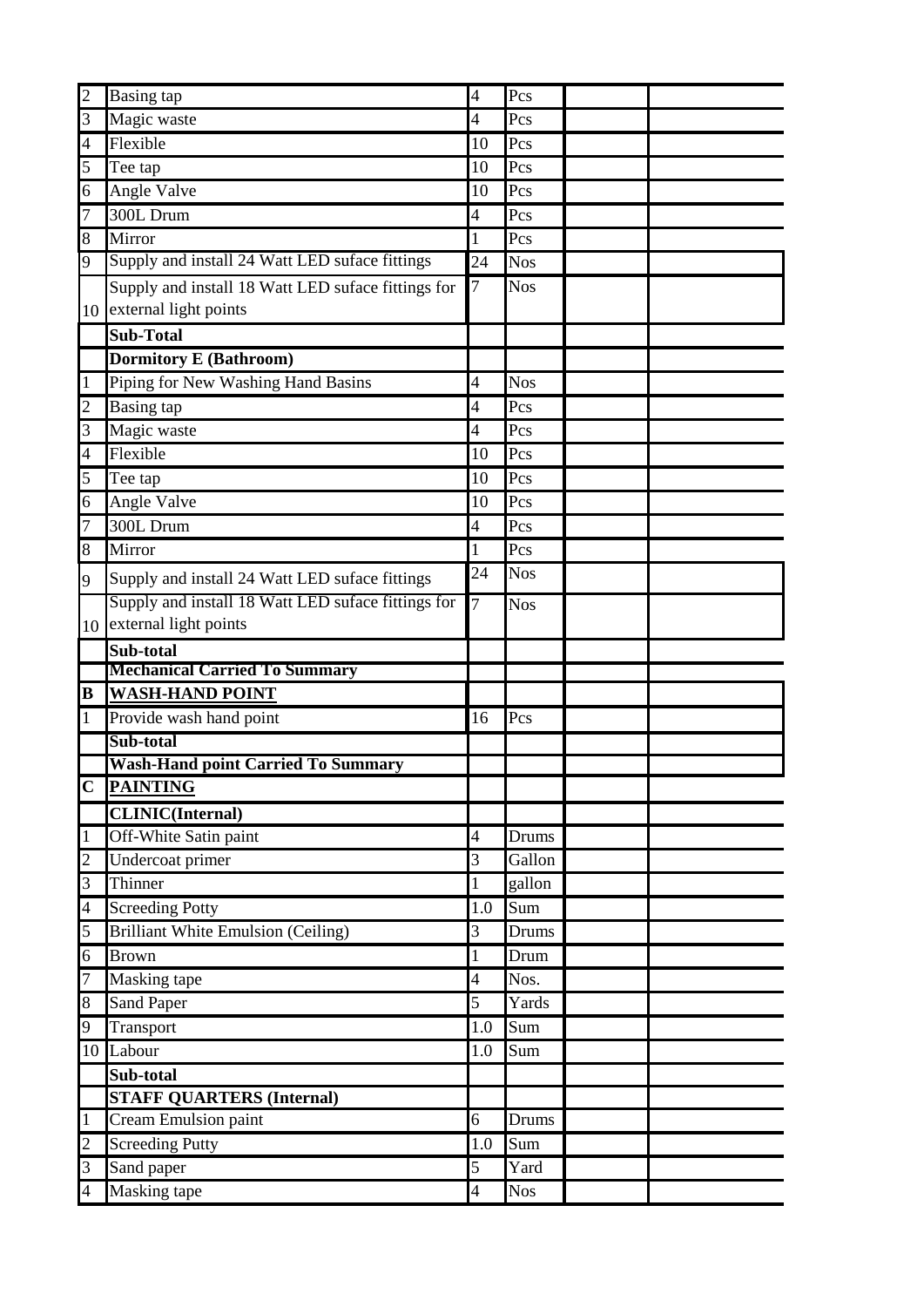| $\overline{7}$                 | Transport                                      | 1.0                            | Sum                       |
|--------------------------------|------------------------------------------------|--------------------------------|---------------------------|
| 8                              | Labour                                         | 1.0                            | Sum                       |
|                                | <b>Sub-Total</b>                               |                                |                           |
|                                | <b>CHILDREN HALL (Internal &amp; External)</b> |                                |                           |
| $\mathbf{1}$                   | <b>Cream Emulsion paint</b>                    | 9                              | Drum                      |
| $\overline{c}$                 | Screeding Putty                                | 1.0                            | Sum                       |
| $\overline{3}$                 | Undercoat primer                               | $\overline{c}$                 | Gallon                    |
| $\overline{4}$                 | <b>Masking Tape</b>                            | 4                              | Nos.                      |
| 5                              | Thinner                                        | 1                              | Gallon                    |
| 6                              | Cream (External)                               | 7                              | Drum                      |
| 7                              | <b>Brown</b>                                   | 3                              | Drum                      |
| 8                              | Transportation                                 | 1.0                            | Sum                       |
|                                | Labour                                         | 1.0                            | Sum                       |
|                                | <b>Sub-Total</b>                               |                                |                           |
|                                | <b>Painting Carried to Summary</b>             |                                |                           |
| D                              | <b>ALUMINIUM WINDOWS AND NET</b>               |                                |                           |
| $\mathbf{1}$                   | Replacement of fibre nets                      | 1                              | Coil                      |
|                                | Sub-total                                      |                                |                           |
|                                | <b>CHILDREN HALL</b>                           |                                |                           |
| $\mathbf{1}$                   | Replacement of ceiling cladding                | 9                              | $\overline{\rm M}$        |
| $\overline{2}$                 | Replacement of facial cladding                 | 10                             | $\overline{\mathbf{M}}$   |
| $\overline{3}$                 | Replacement of Eve Angle                       | 30                             | $\overline{\mathrm{M}}$   |
|                                | Sub-Total                                      |                                |                           |
|                                | Aluminum windows and net carried to            |                                |                           |
|                                | summary                                        |                                |                           |
| E                              | <b>FURNITURE WORKS</b>                         |                                |                           |
|                                | <b>CLINIC</b>                                  |                                |                           |
| $\,1$                          | Door with frame                                | 4                              | Pcs.                      |
| $\overline{\mathcal{L}}$       | Security locks                                 | $\overline{3}$                 | Pcs                       |
| $\overline{3}$                 | Small locks                                    | $\overline{3}$                 | $\overline{Pcs}$          |
| $\overline{4}$                 | <b>Installation</b> foam                       | $\overline{4}$                 | Pcs.                      |
| 5                              | Nails and screw                                | 1                              | Sum                       |
| $\overline{6}$                 | Workmanship                                    | 1                              | Sum                       |
|                                | Sub-Total                                      |                                |                           |
|                                | <b>STAFF QUARTERS</b>                          |                                |                           |
| $\mathbf{1}$                   | Door with frame                                | 3                              | Pcs.                      |
| $\overline{c}$                 | Door locks                                     | 7                              | Pcs.                      |
| $\overline{3}$                 | Architrave                                     | $\overline{\mathbf{c}}$        | Nos.                      |
| $\overline{4}$                 | Door hinge                                     | 3                              | Pairs                     |
| $\overline{5}$                 | <b>Installation</b> foam                       | 3                              | $\overline{\text{Pcs}}$ . |
| 6                              | Nails and screw                                | 1                              | Sum                       |
| 7                              | Workmanship                                    |                                | Sum                       |
|                                | <b>Sub-Total</b>                               |                                |                           |
|                                |                                                |                                |                           |
|                                | <b>CHILDREN HALL</b>                           |                                |                           |
|                                |                                                |                                |                           |
| $\mathbf{1}$<br>$\overline{c}$ | <b>Security locks</b><br><b>Big locks</b>      | 17<br>$\overline{\mathcal{A}}$ | Pcs.<br>Pcs.              |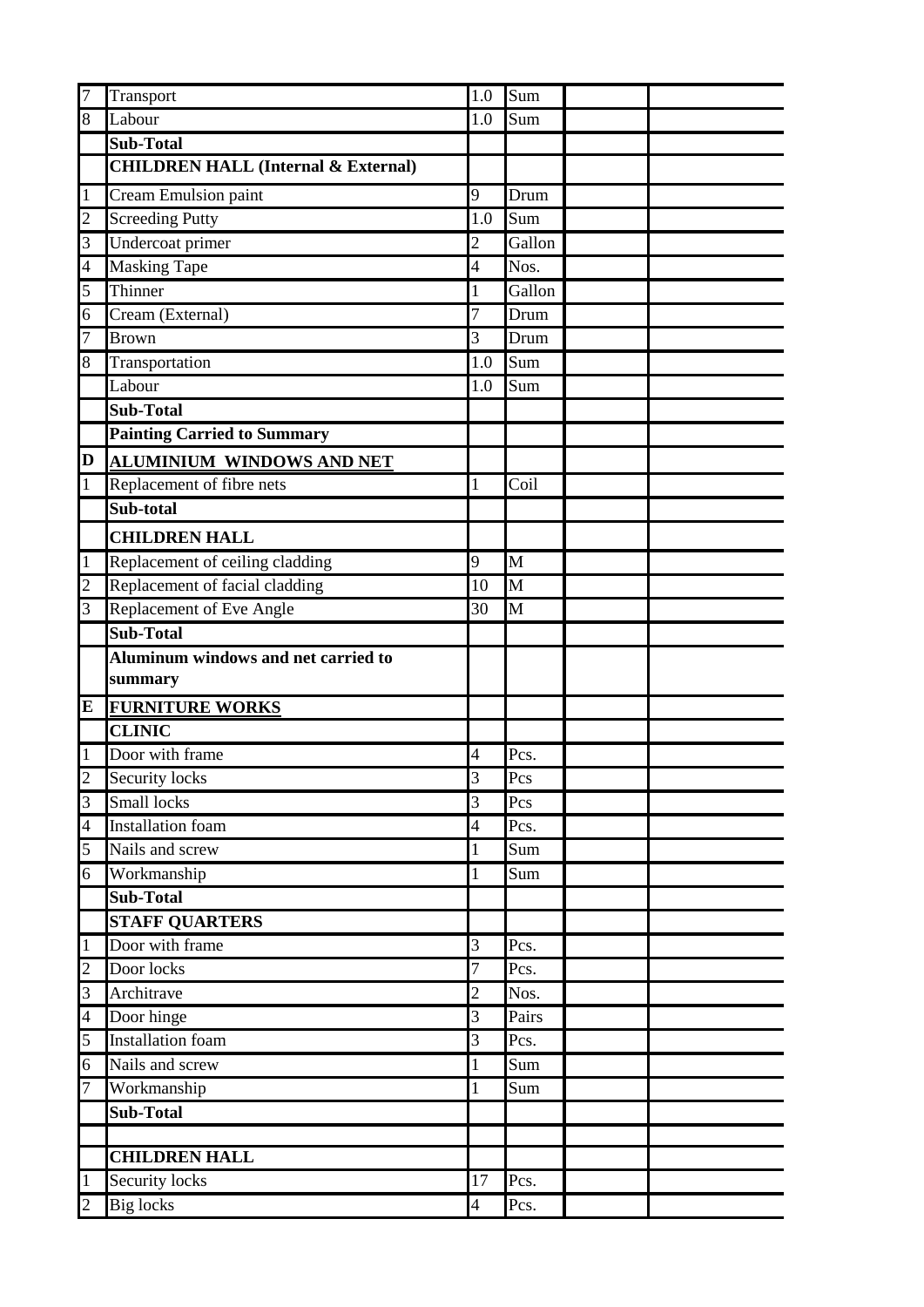| 3                   | Complete door                                               | $\overline{c}$ | Pcs.                |  |
|---------------------|-------------------------------------------------------------|----------------|---------------------|--|
| $\overline{4}$      | Hinge                                                       | $\overline{c}$ | Pairs               |  |
| 5                   | Re-spraying of door                                         | 1              | Sum                 |  |
| $\overline{6}$      | <b>Installation</b> foam                                    | $\overline{c}$ | Pcs.                |  |
| $\overline{7}$      | Small locks                                                 | $\overline{c}$ | Pcs.                |  |
| 8                   | Workmanship                                                 | 1              | Sum                 |  |
|                     | <b>Sub-Total</b>                                            |                |                     |  |
|                     | <b>HALL</b>                                                 |                |                     |  |
| $\mathbf{1}$        | <b>Shelves</b>                                              | 1              | Sum                 |  |
| $\overline{c}$      | Workmanship                                                 | 1              | Sum                 |  |
|                     | <b>Sub-Total</b>                                            |                |                     |  |
|                     | <b>STORE (KITCHEN)</b>                                      |                |                     |  |
| $\mathbf{1}$        | <b>Shelves</b>                                              | 1              | Sum                 |  |
| $\overline{c}$      | Workmanship                                                 | 1              | Sum                 |  |
|                     | <b>Sub-Total</b>                                            |                |                     |  |
|                     | <b>Furniture works Carried to Summary</b>                   |                |                     |  |
| F                   | <b>WIRE FENCING</b>                                         |                |                     |  |
| $\mathbf{1}$        | Cordoning-off and wire fencing                              | 90             | Lm                  |  |
| $\overline{c}$      | Accessories                                                 |                | Sum                 |  |
|                     | <b>Sub-Total</b>                                            |                |                     |  |
|                     | <b>Wire Fencing works Carried to Summary</b>                |                |                     |  |
| G                   | <b>CONRETE &amp; TILING WORKS</b>                           |                |                     |  |
|                     | <b>Dormitory D&amp;E</b>                                    |                |                     |  |
| $\mathbf{1}$        | Ramp to the entrances of dormitory D&E                      | 8              | m <sub>3</sub>      |  |
| $\overline{2}$      | Tiling                                                      | 25             | m2                  |  |
|                     | <b>Sub-Total</b>                                            |                |                     |  |
|                     | <b>Concrete &amp; Tiling works Carried to Summary</b>       |                |                     |  |
|                     | <b>H ELECTRICAL FITTINGS</b>                                |                |                     |  |
|                     | <b>LAUNDRY</b>                                              |                |                     |  |
| 1                   | Supply and install 24 Watt LED suface fittings              | 6              | <b>Nos</b>          |  |
|                     | Supply and install 18 Watt LED suface fittings for          | $\overline{c}$ | <b>Nos</b>          |  |
| $\overline{c}$      | external light points                                       |                |                     |  |
|                     | KITCHEN                                                     |                |                     |  |
| $\mathbf{1}$        | Supply and install 24 Watt LED suface fittings              | 8              | <b>Nos</b>          |  |
|                     | <b>CANTIERN</b>                                             |                |                     |  |
| 1                   | Supply and install 24 Watt LED suface fittings              | 12             | <b>Nos</b>          |  |
|                     | Supply and install 18 Watt LED suface fittings for          | 6              | <b>Nos</b>          |  |
| $\overline{2}$      | external light points<br><b>SECURITY HALOGEN LED LIGHTS</b> |                |                     |  |
|                     | Fittings                                                    |                |                     |  |
| 1<br>$\overline{2}$ | Repair exiting Halogen Light                                | 8<br>15        | <b>Nos</b>          |  |
| 3                   | Provide 2.5mm Single core coleman cable                     | 3              | <b>Nos</b><br>Rolls |  |
| $\overline{4}$      | WORKMANSHIP                                                 |                | Sum                 |  |
|                     | Sub-Total                                                   |                |                     |  |
|                     |                                                             |                |                     |  |
| I                   | ROOF REPAIRS (CHILDREN HALL)                                |                |                     |  |